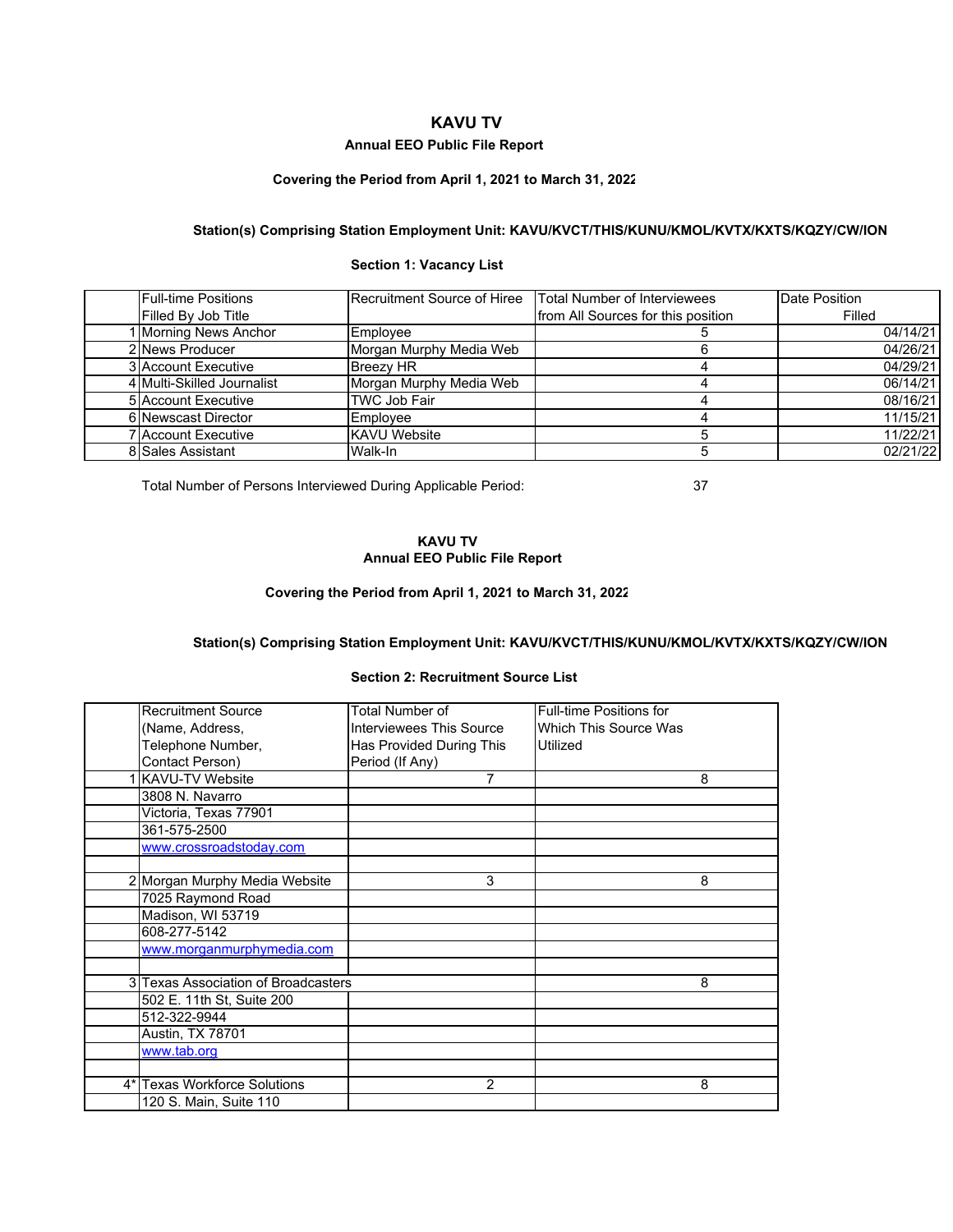| Victoria, TX 77901<br>361-578-0341<br><b>Chris Perez</b><br>Email: chrisperez@gcworkforce.com<br>5* Broadcast Employment Services<br>1<br>8<br>P.O. Box 4116<br>Oceanside, CA 92052<br>760-754-8177<br>www.tvjobs.com<br>6* Arizona State University<br>8<br>555 N. Central Ave., Suite 320<br>Phoenix, AZ 85004-1248<br>602-496-7430<br><b>Mike Wong</b> |  |
|-----------------------------------------------------------------------------------------------------------------------------------------------------------------------------------------------------------------------------------------------------------------------------------------------------------------------------------------------------------|--|
|                                                                                                                                                                                                                                                                                                                                                           |  |
|                                                                                                                                                                                                                                                                                                                                                           |  |
|                                                                                                                                                                                                                                                                                                                                                           |  |
|                                                                                                                                                                                                                                                                                                                                                           |  |
|                                                                                                                                                                                                                                                                                                                                                           |  |
|                                                                                                                                                                                                                                                                                                                                                           |  |
|                                                                                                                                                                                                                                                                                                                                                           |  |
|                                                                                                                                                                                                                                                                                                                                                           |  |
|                                                                                                                                                                                                                                                                                                                                                           |  |
|                                                                                                                                                                                                                                                                                                                                                           |  |
|                                                                                                                                                                                                                                                                                                                                                           |  |
|                                                                                                                                                                                                                                                                                                                                                           |  |
|                                                                                                                                                                                                                                                                                                                                                           |  |
|                                                                                                                                                                                                                                                                                                                                                           |  |
|                                                                                                                                                                                                                                                                                                                                                           |  |
|                                                                                                                                                                                                                                                                                                                                                           |  |
| Email: mike.wong@asu.edu                                                                                                                                                                                                                                                                                                                                  |  |
|                                                                                                                                                                                                                                                                                                                                                           |  |
| 7 University of Houston-Victoria<br>0                                                                                                                                                                                                                                                                                                                     |  |
| 3006 N. Ben Wilson                                                                                                                                                                                                                                                                                                                                        |  |
| Victoria, TX 77901                                                                                                                                                                                                                                                                                                                                        |  |
| 361-570-4378                                                                                                                                                                                                                                                                                                                                              |  |
| <b>Career Services</b>                                                                                                                                                                                                                                                                                                                                    |  |
| www.purplebriefcase.com                                                                                                                                                                                                                                                                                                                                   |  |
|                                                                                                                                                                                                                                                                                                                                                           |  |
| 8 Victoria College<br>1                                                                                                                                                                                                                                                                                                                                   |  |
| 220 E. Red River St.                                                                                                                                                                                                                                                                                                                                      |  |
| Victoria, TX 77901                                                                                                                                                                                                                                                                                                                                        |  |
| 361-572-6414                                                                                                                                                                                                                                                                                                                                              |  |
| <b>Career Services</b>                                                                                                                                                                                                                                                                                                                                    |  |
| www.aftercollege.com/career                                                                                                                                                                                                                                                                                                                               |  |
|                                                                                                                                                                                                                                                                                                                                                           |  |
| 9 Indeed<br>5<br>8                                                                                                                                                                                                                                                                                                                                        |  |
|                                                                                                                                                                                                                                                                                                                                                           |  |
| 6433 Champion Grandview 1-100                                                                                                                                                                                                                                                                                                                             |  |
| Austin, TX 78750                                                                                                                                                                                                                                                                                                                                          |  |
| 602-682-8880                                                                                                                                                                                                                                                                                                                                              |  |
| Demi Casale                                                                                                                                                                                                                                                                                                                                               |  |
| www.indeed.com                                                                                                                                                                                                                                                                                                                                            |  |
|                                                                                                                                                                                                                                                                                                                                                           |  |
| 10* Cuero Chamber of Commerce<br>1                                                                                                                                                                                                                                                                                                                        |  |
| 210 E. Main St.                                                                                                                                                                                                                                                                                                                                           |  |
| Cuero, TX 77954                                                                                                                                                                                                                                                                                                                                           |  |
| 361-275-2112                                                                                                                                                                                                                                                                                                                                              |  |
| <b>Angie Cuellar</b>                                                                                                                                                                                                                                                                                                                                      |  |
| email: cuerocc@cuero.org                                                                                                                                                                                                                                                                                                                                  |  |
|                                                                                                                                                                                                                                                                                                                                                           |  |
| 11 Breezy HR Website<br>5<br>8                                                                                                                                                                                                                                                                                                                            |  |
| www.resources.breezy.hr                                                                                                                                                                                                                                                                                                                                   |  |
|                                                                                                                                                                                                                                                                                                                                                           |  |
| 12 LinkedIn<br>8<br>7                                                                                                                                                                                                                                                                                                                                     |  |
|                                                                                                                                                                                                                                                                                                                                                           |  |
| $\overline{3}$<br>8<br>13 Employee                                                                                                                                                                                                                                                                                                                        |  |
|                                                                                                                                                                                                                                                                                                                                                           |  |
| 14 Walk-In<br>$\overline{2}$<br>0                                                                                                                                                                                                                                                                                                                         |  |
|                                                                                                                                                                                                                                                                                                                                                           |  |
| 15 Texas Workforce Solutions Job Fair<br>$\mathbf{1}$<br>$\mathbf{1}$                                                                                                                                                                                                                                                                                     |  |
|                                                                                                                                                                                                                                                                                                                                                           |  |
| 16 Crossroadstoday Facebook<br>$\mathbf{1}$<br>1                                                                                                                                                                                                                                                                                                          |  |
| $\overline{37}$                                                                                                                                                                                                                                                                                                                                           |  |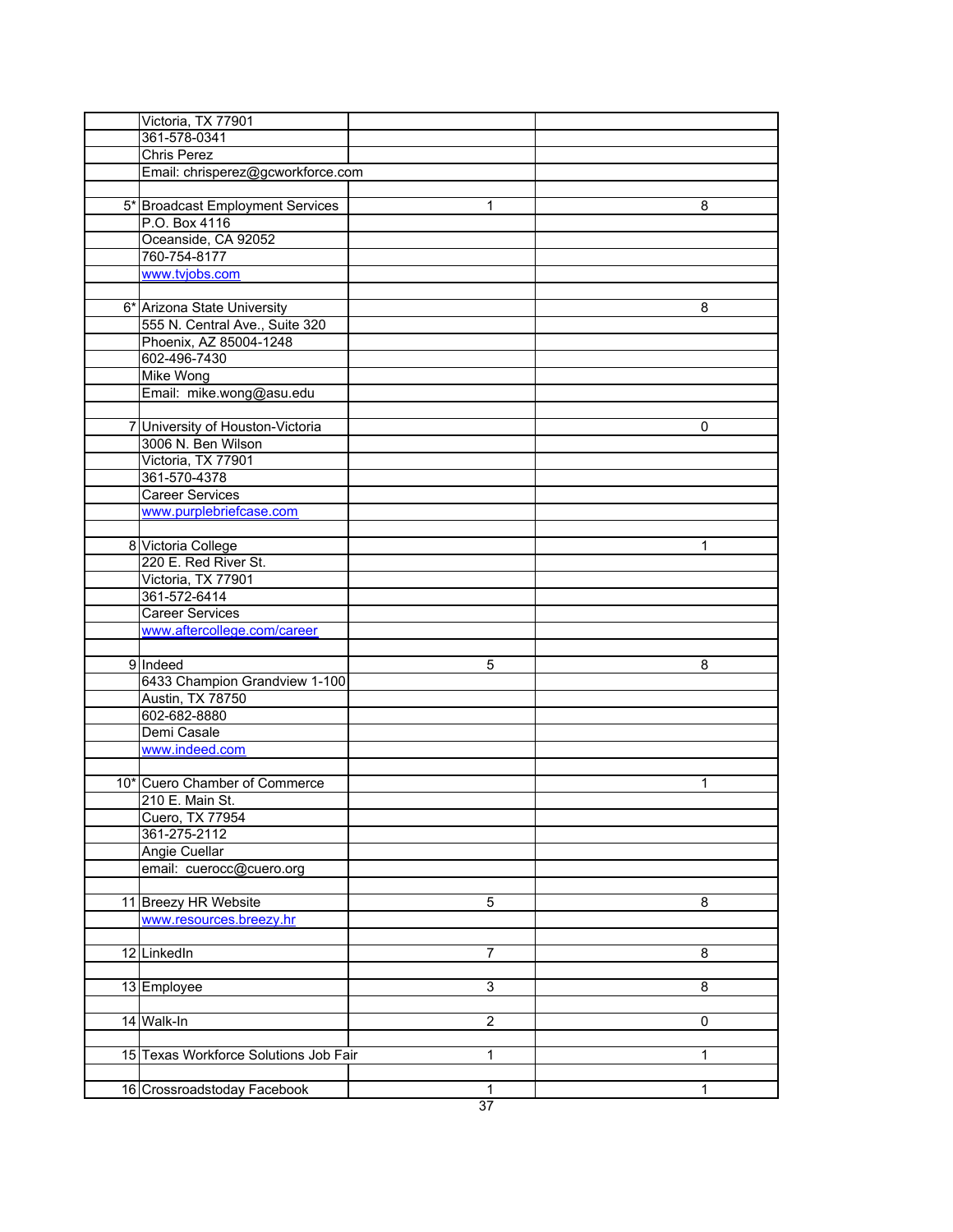\* Indicates sources that have requested notification of job openings.

## **KAVU TV Annual EEO Public File Report**

#### **` Covering the Period from April 1, 2021 to March 31, 2022**

# **Section 3: Supplemental (Non-Vacancy Specific) Recruitment Activities Undertaken by KAVU/KVCT/THIS/KUNU/KMOL KVTX/KXTS/KQZY/CW/ION** Texas Workforce Solutions Job Bank State and nationwide search and information database for job opportunities. Training Of Management Personnel Mike Wall, Business Manager and EEO Officer, routinely discusses with management level personnel in Department Head Meetings about methods of ensuring equal opportunity, outreach activities, procedures for hiring and preventing discrimination. Internship QueenB Television of Texas hired Scott Piney as a paid Meteorologist Intern starting April 3, 2021 through December 25, 2021. He is attending the Mississippi State University majoring in Meteorology and is receiving 3 credits for working here. Virtual Job Fair **New April 8, 2021, James Munoz, News Director, responsible for hiring** employees, attended the Texas Workforce Solutions Virtual Job Fair. This event is a new platform called Virtual Premier to utilize for hiring events, acquire resumes, chat and video with job seekers. QueenB Television of Texas set up a virtual booth and placed all open positions on the website. Educating the Public On April 7 to April 9, 2021, Trey Meynig, Meteorologist, spoke at the National Weather Conference out of San Antonio, Texas via zoom. He talked to citizens about hurricane preparedness and careers in weather broadcasting. Educating the Public On April 22, 2021, James Munoz, News Director, participated in a presentation via zoom with 13 students from the University of Incarnate Word in San Antonio, Texas from 4:40pm-5:30pm. He spoke to students about his background in broadcasting and internships. An internship is a required class for graduation with a communication arts degree at UIW. Students learned from his experiences on how to prepare to seek a new job. They were all able to ask questions abouts careers in broadcasting. Community Outreach On May 1, 2021, Howie Gordon, Meteorologist, attended the Crossroads Car Show presented by Victory Kia, Buick and GMC and the Victoria Rotary Club. The event proceeds went back to heightening education in our community. Community Outreach On May 1, 2021, Ozzy Mora, Anchor, participated in the Miss Cuero Pageant & Scholarship Program at the Cuero Performing Arts Center as a judge. This event gives every young lady in our area a chance to experience the excitement of being on stage, meeting with the judges **Station(s) Comprising Station Employment Unit: KAVU/KVCT/THIS/KUNU/KMOL/KVTX/KXTS/KQZY/CW/ION**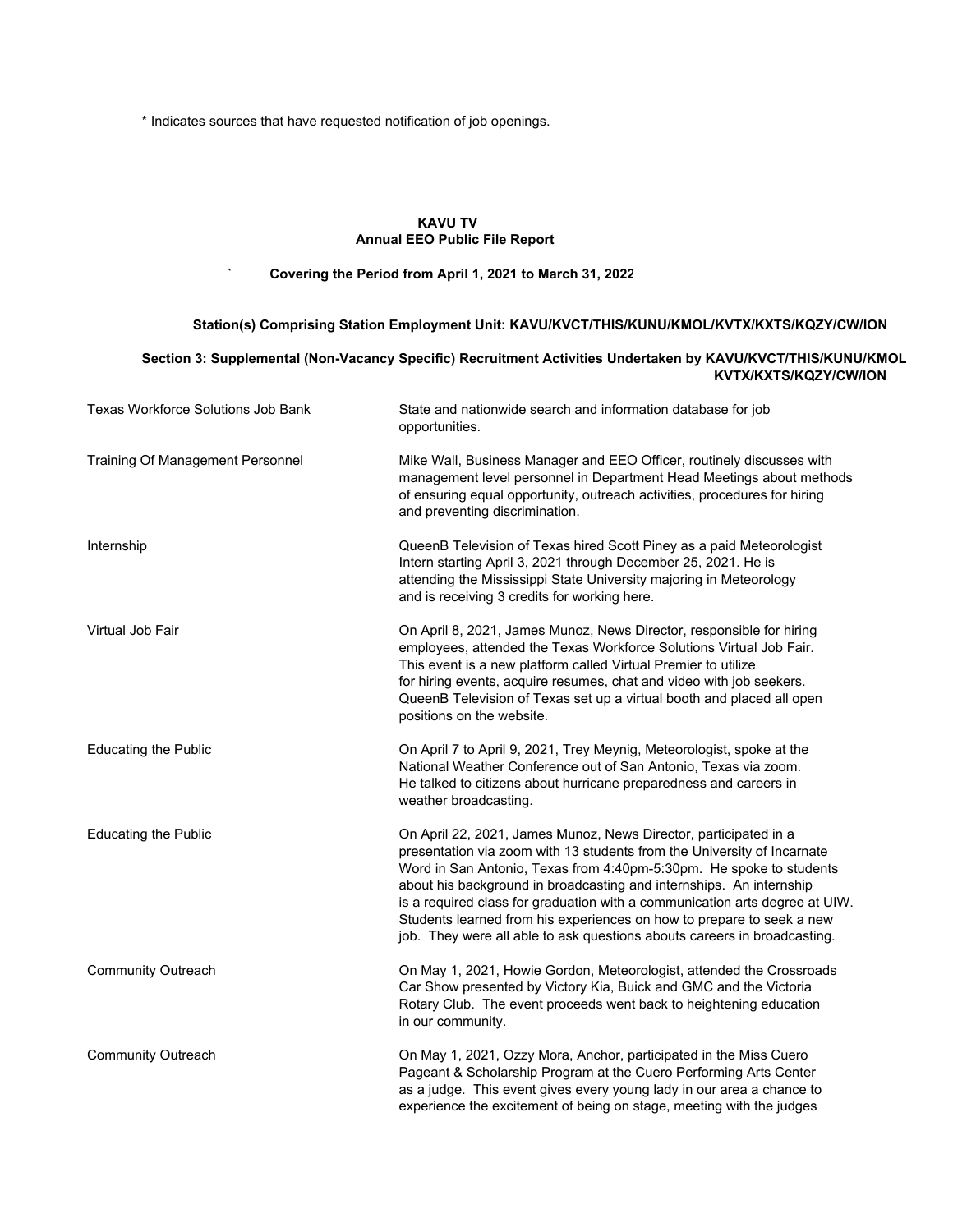|                             | for interviews and joining with their friends for rehearsals. Ozzy was<br>able to speak to some of the ladies about her career as an anchor<br>in broadcasting.                                                                                                                                                                                                                                                                                                                                                                                                                                                                                                                   |
|-----------------------------|-----------------------------------------------------------------------------------------------------------------------------------------------------------------------------------------------------------------------------------------------------------------------------------------------------------------------------------------------------------------------------------------------------------------------------------------------------------------------------------------------------------------------------------------------------------------------------------------------------------------------------------------------------------------------------------|
| Virtual Job Fair            | On May 6, 2021, James Munoz, News Director, responsible for hiring<br>employees, attended the Texas Workforce Solutions Virtual Job Fair.<br>This event is a new platform called Virtual Premier to utilize<br>for hiring events, acquire resumes, chat and video with job seekers.<br>QueenB Television of Texas set up a virtual booth and placed all open<br>positions on the website.                                                                                                                                                                                                                                                                                         |
| <b>Educating the Public</b> | On May 11, 2021, Brian Alonzo, Meteorologist, participated in the<br>Victoria Public Library's Facebook Page Learning Lab. He did a video<br>on behind the scenes to show how Meteorologists analyze the weather,<br>collect data from satellite images and spoke about his career in<br>weather broadcasting.                                                                                                                                                                                                                                                                                                                                                                    |
| <b>Community Outreach</b>   | On May 13, 2021, the Victoria Television Group held a Vaccine Day in<br>the studio back parking lot. The Texas Department of Emergency<br>Management provided 500 doses of the COVID-19 vaccine and set up<br>a mobile vaccine clinic. We were there at 8:00am until all the vaccine<br>doses were gone.                                                                                                                                                                                                                                                                                                                                                                          |
| Virtual Job Fair            | On May 20, 2021, James Munoz, News Director, responsible for hiring<br>employees, attended the Texas Workforce Solutions Virtual Job Fair.<br>This event is a new platform called Virtual Premier to utilize<br>for hiring events, acquire resumes, chat and video with job seekers.<br>QueenB Television of Texas set up a virtual booth and placed all open<br>positions for the news department on the website.                                                                                                                                                                                                                                                                |
| Virtual Job Fair            | On July 29, 2021, Angela Nesloney, Sales Manager, responsible for hiring<br>employees, attended the Texas Workforce Solutions Virtual Job Fair.<br>This event is a new platform called Virtual Premier to utilize<br>for hiring events, acquire resumes, chat and video with job seekers.<br>QueenB Television of Texas set up a virtual booth and placed all open<br>positions on the website.                                                                                                                                                                                                                                                                                   |
| <b>Community Outreach</b>   | On August 16, 2021, Don Brubaker, News Anchor, was the emcee for the<br>Meet the Warriors event welcoming students back to Victoria West High<br>School for the new school year. This is the 11th time in the high school's<br>history that he was emcee of this event. They did not have a Meet the<br>Warriors event last year due to the pandemic. He introduced key student<br>leaders, the Band of Warriors, West High School, Cade Middle School and<br>Patti Welder Middle School sports teams in an event that attracted a capacity<br>crowd in the West main gym. The band, dance team and cheerleading<br>teams performed, and the athletic coordinators gave speeches. |
| Internship                  | QueenB Television of Texas hired Wyatt Henderson for an unpaid news<br>intern through the Texas Workforce Commission and GRACE Transition<br>Education Services from September 8 to November 26, 2021.                                                                                                                                                                                                                                                                                                                                                                                                                                                                            |
| <b>Community Outreach</b>   | On September 11, 2021, Adam Seibel, News Reporter, helped promote<br>the SNYPD (Spay Neuter Your Pet DeWitt County) hosted by Babe & Bubba<br>Event at the VFW Hall in Cuero, Texas at 5:30pm. It helped raise over<br>\$12,000 for the non-profit organization. All proceeds went to the SNYPD<br>to help control the homeless and abandoned pet population in DeWitt County.                                                                                                                                                                                                                                                                                                    |
| Virtual Job Fair            | On November 4, 2021, John Garcia, Operations Manager and Kate Morton,<br>Operations Assistant Manager, responsible for hiring employees,                                                                                                                                                                                                                                                                                                                                                                                                                                                                                                                                          |